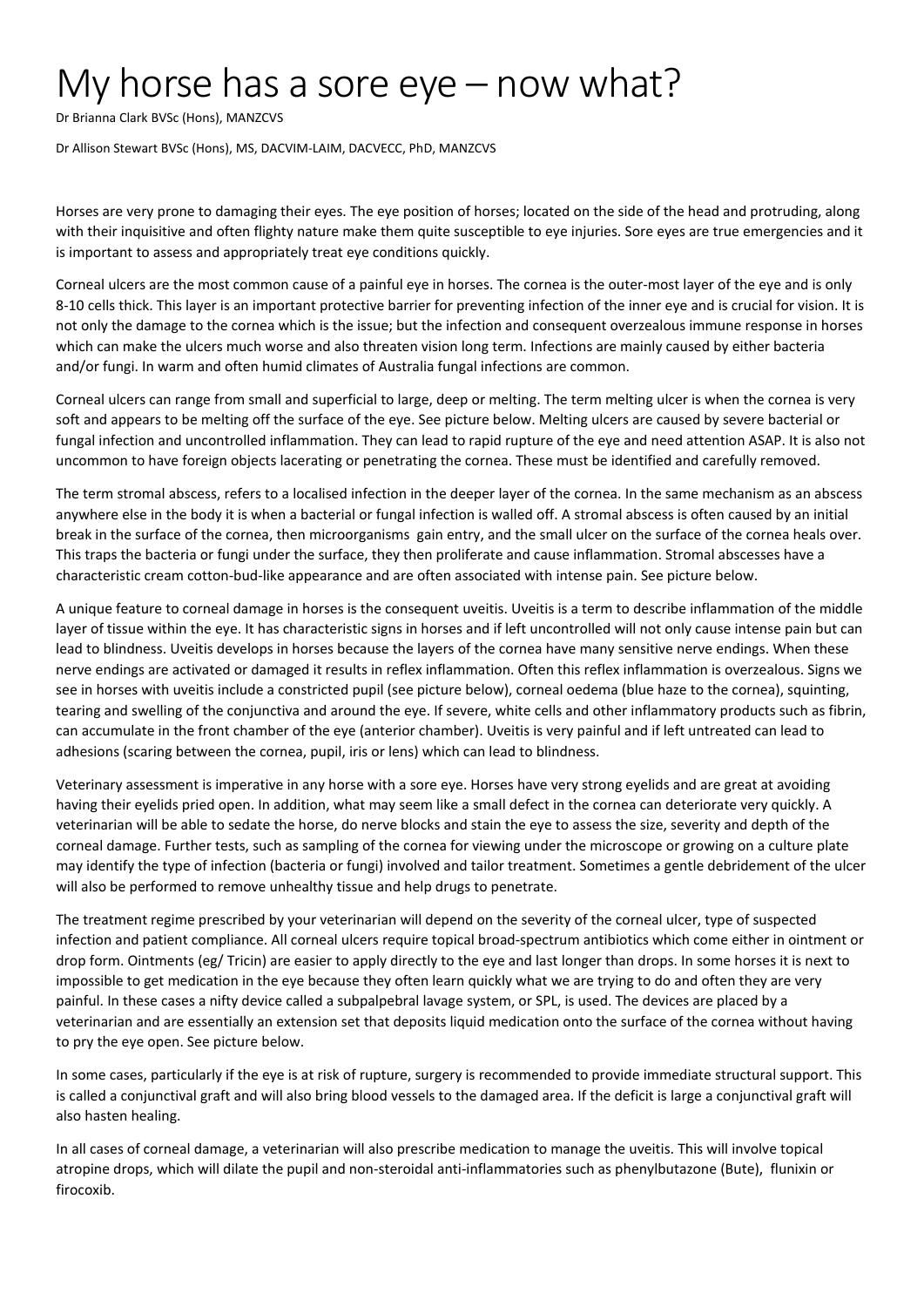As owners treating eye conditions in horses it is crucial to administer medication as directed by your veterinarian and closely monitor the eye for any changes. If you are unable to get the medication into the eye then an SPL may be required. Also, medications must be kept at room temperature or refrigerated (as directed) and should never be left in a barn or car. They should be kept very clean. Never use medications previously prescribed for humans, cattle or small animals as these sometimes contain corticosteroids and this will likely lead to a fungal infection in horses. As treatment is succeeding the horse should become more comfortable, be able to open their eye more, squint less and have less tearing or discharge. It is also important to monitor the corneal surface and pupil. The blue haze of the cornea should improve, and the pupil become dilated. If the treatments are not resulting in rapid improvement than the horse will remain painful or get worse, the corneal surface may change, and the pupil will remain constricted.

A simple, small, superficial corneal ulcer should heal with topical antibiotics within 5-7days. A deeper or larger ulcer may take much longer and your veterinarian may recommend surgery. In some cases, treatment may be months, especially with stromal abscesses.

There is no exact recipe to treat corneal disease in horses; it depends on the type, severity and individual horse. If your horse has a sore eye, it is very likely it has corneal damage and your veterinarian should be contacted immediately. If left untreated it can lead to severe pain and even blindness.





A piece of chaff rubbing the corner of the eye resulting in a corneal ulcer and secondary uveitis (note the constricted pupil)



Piece of chaff after removal